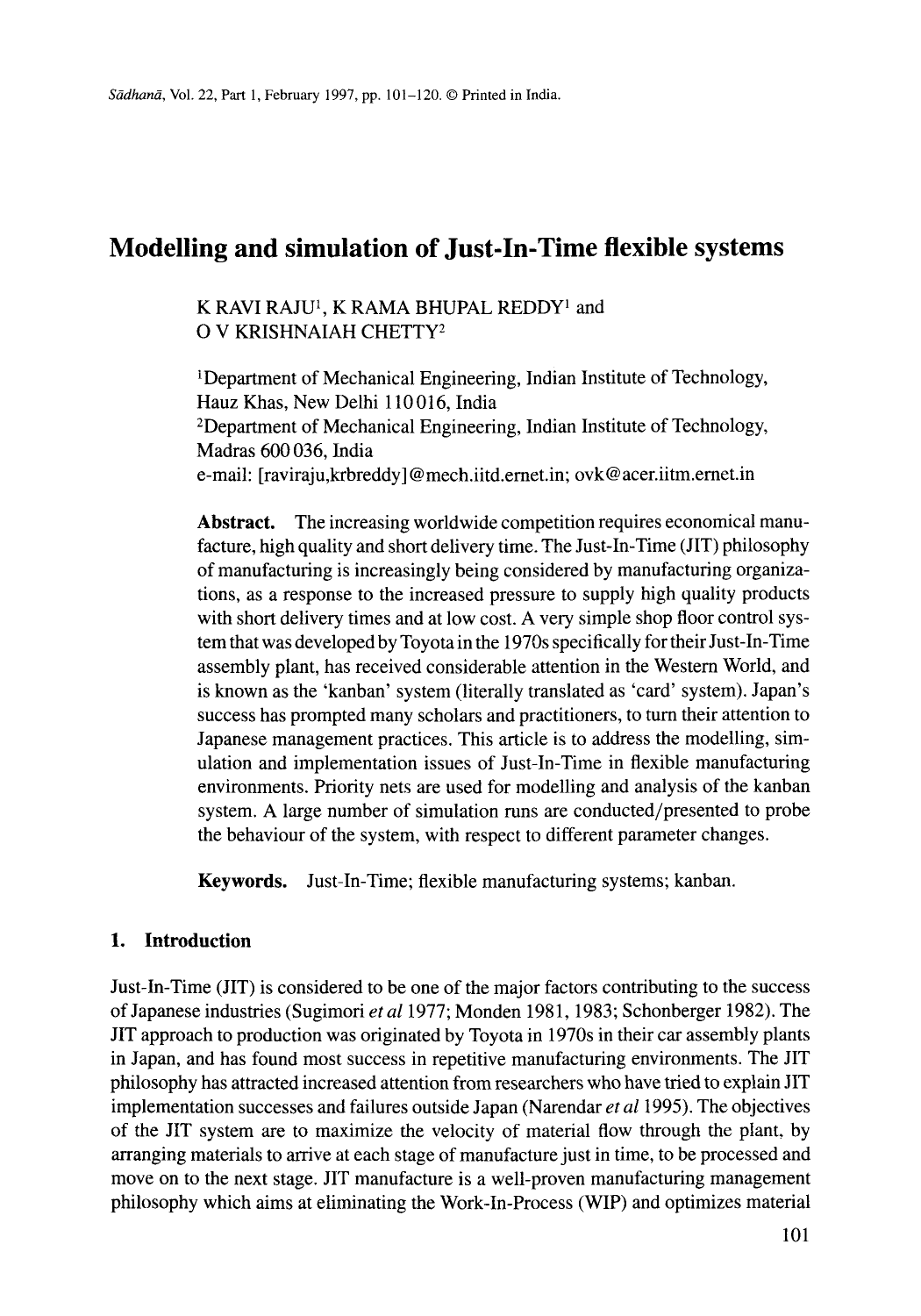delivery timings. Traditionally it is applied in the mass manufacturing environment. In recent years, it also being implemented in flexible manufacturing environment. A survey by Kim & Schniederjans (1990) which includes 450 US manufacturing firms emphasizes that a computer-integrated JIT system is more productive, cost efficient and highly effective in producing a quality product than a J1T or CIM system alone. To date, there is a lot of reported research in the areas of JIT and flexible manufacturing individually. However, there is no detailed investigation of implementing JIT in flexible manufacturing environments. Hence, to realize the full benefits of Jrr in flexible manufacturing, many implementation issues have to be investigated.

Though, JIT offers many advantages such as WIP reduction, increased flexibility and quality, reduced space requirements etc., its implementation is not always a success. Indeed, on the one hand it necessitates a specific consumption of finished products that is regular enough, while on the other, it necessitates major changes in manufacturing process such as reducing setup times, increasing reliability, improving product quality and reducing customer response time (Schonberger 1982; White 1993). Thus these problems justify the interest in methods to evaluate the performance of these systems.

Kanban system is the backbone of JIT philosophy. The philosophy behind the kanban approach is, the work should never be pushed on to the next work centre until that work centre is ready for it. This utilizes cards to authorize production and move material between work centres. In the literature, kanban systems have been studied using a variety of methods. Some researchers have analyzed JIT systems using mathematical programming (Bitran & Chang 1987; Mitra & Mitrani 1988; Wang & Wang 1991). Simulation is frequently used to evaluate JIT systems (Huang *et al* 1983; Schroer *et al* 1985; Lulu & Black 1987). System dynamics models are also used to study the kanban systems (Gupta & Gupta 1989). Mascolo *et al* (1991) have demonstrated the suitability of Petri Nets for unified modelling of kanban systems.

The objective of this paper is to establish priority nets (PRNs) as powerful and flexible tools for modelling and analysis of JIT manufacturing systems. It also details the differences between the implementation issues of conventional manufacturing systems (CMSs) and FMSs, and addresses some of the issues with petri net-based simulation.

#### 2. JIT in flexible manufacturing environment

The success of JIT mainly depends on the nature of manufacturing environment. It is found to be more suitable for a repetitive manufacturing environment, where products are regularly ordered. The suitability of JIT for manufacturing environment is summarized in figure 1 (Voss & Harrison 1987). Systems with mid volume and mid variety (flexible manufacturing environment) almost certainly have part or all of their manufacturing suitable for JIT, those at the top left and bottom right are suitable for selected applications.

The second criterion for determining the suitability of JIT is based on the complexity of product structure and process routing, figure 2 (Voss & Harrison 1987). The more complex they are, the less suitable JIT is for planning and controlling production.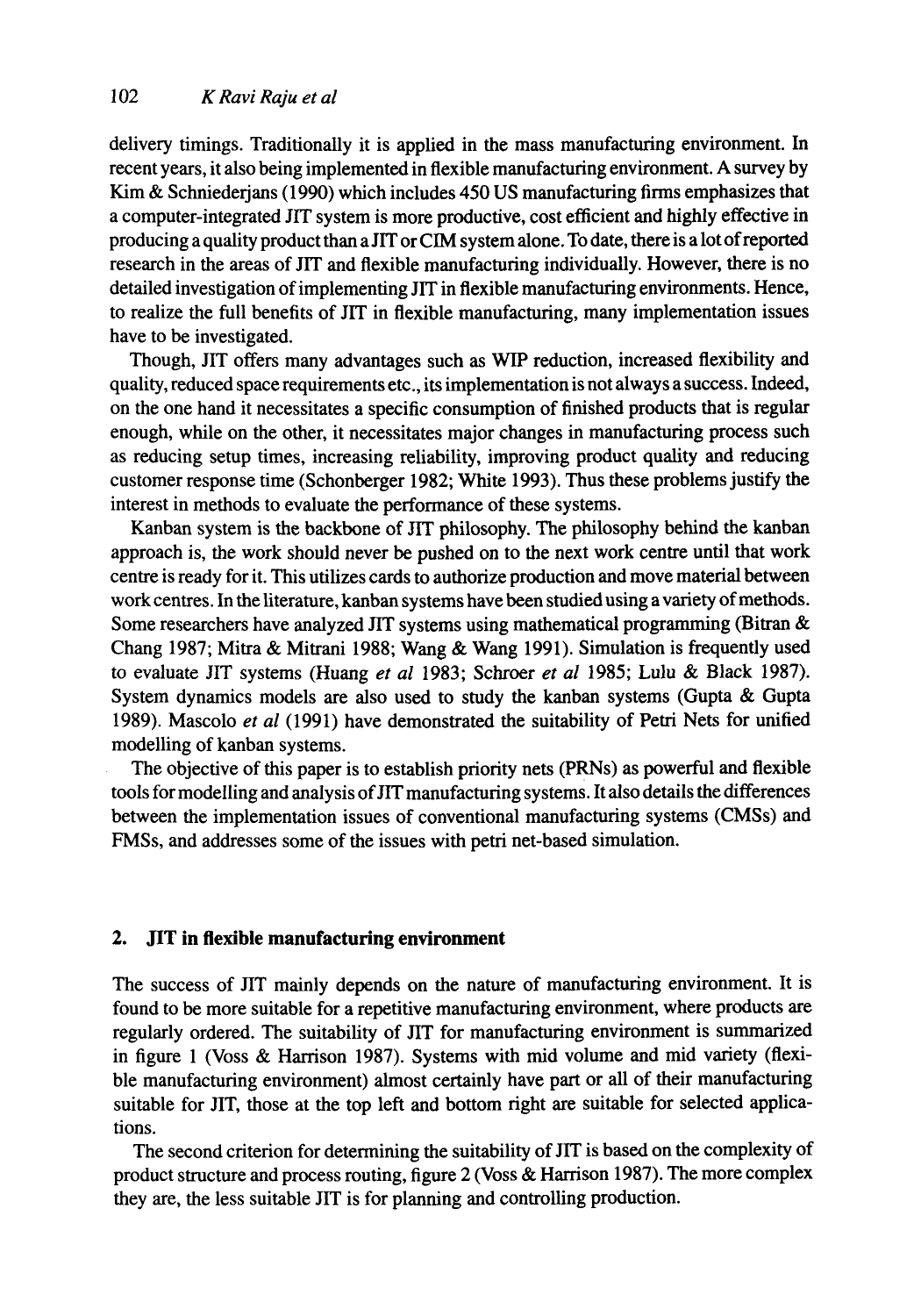

Figure 1. JIT and the manufacturing environment (Voss & Harrison 1987).

### 2.1 *JIT in FMSs*

JIT systems require production processes which can economically produce small runs of products. This flexibility is generally required to support the JIT concept. Economical small production runs are achieved by reducing the equipment setup time which is the fixed cost component associated with each production run. With the advent of FMS this requirement has become a reality. FMSs have the ability to produce a wide range of parts quickly in small lots, and thus fit well into the JIT approach. In addition, it can be stated that without some form of FMS or flexible manufacturing facility, it is difficult to implement J1T effectively within a batch manufacturing environment.

### 2.2 *JIT inflexible assembly systems*

Flexibility in assembly is a fast-growing prerequisite imposed by present day industry, due to the ever-increasing variety of models, and to quickly respond to market changes. The advent of programmable industrial robots spurred the development of FASs. JIT is successfully implemented in many FASs. For example, an FAS is installed at International Computers Ltd. (ICL, England) integrating assembly, testing and philosophy. This system caters to a variety of ICL computers and computer products. JIT is implemented with the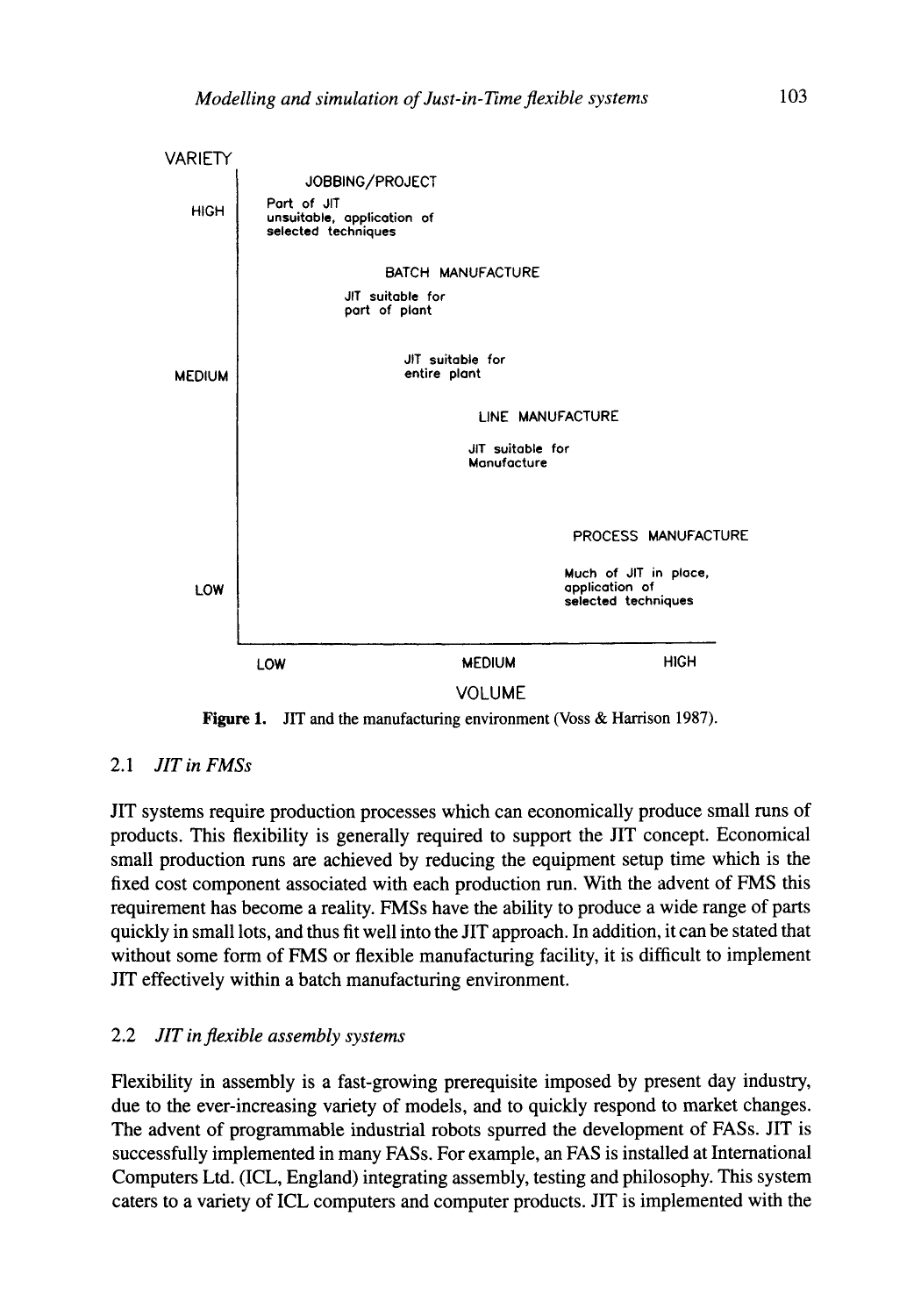

help of central software and coded pallets (Talavase & Hannam 1988). Pye Telecommunications Ltd., successfully implemented FAS with JIT, with a 96% reduction in lead time and WIP (Wilson 1986).

### 2.3 *JIT in job shop environment*

JIT approach is traditionally thought to be not suitable for small industries operating as job shops. However, in a publication (Gravel & Price 1988), it is reported that Kanban method can be successfully adapted to the job shop environment. This is tested in a finn, manufacturing high quality outdoor clothing and the results of the pilot run are found to be encouraging. However, the authors felt that some of the modelling and practical issues need to be resolved before successful implementation.

## **3. JIT implementation issues**

The implementation issues of JIT in FMSs are different from those in CMSs, since (i) the configurations, (ii) the main criteria in each of the cases are different. In the environment of FMS/FAS, the multi-functional workers are replaced by robots, conventional machines are replaced by CNC machining centres and moving carts by AGVs. In CMSs, the main criteria is to maintain the lowest possible inventories oven though the utilization of the some of the machines is reduced. But in FMSs, the utilization of machining centres must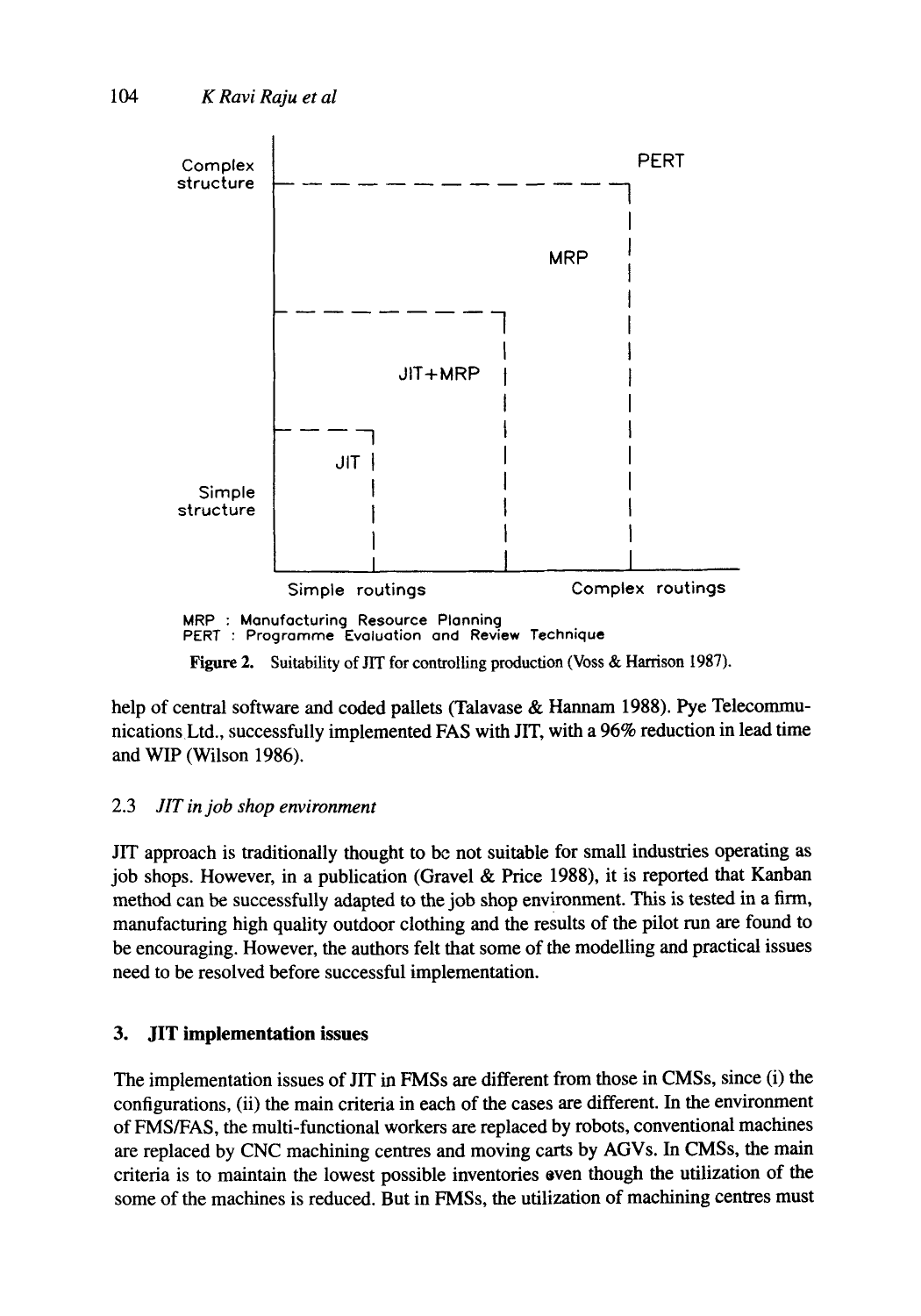be high to justify this investment. Therefore, for implementing JIT in FMSs a balance has to be achieved between inventory levels and utilization levels. Also the degree of automation has to be kept low to reduce the production cost. Masuyama (1986), has discussed some of the implementation issues in FMS environment.

The prominent issues for the successful implementation of JIT in either CMSs or FMSs are: (1) reduction in setup times, (2) reduction in conveyance times between machines, and (3) number of kanbans and kanban sizes. However, there are additional issues to be addressed in the context of FMSs due to the fact that (a) multiple-part types are processed simultaneously, and (b) the systems have to respond to the changes in part types and volumes. The additional issues are:

- (1) kanban related issues in multi product environment,
- (2) part routings and layout, and
- (3) AGV related issues.

#### *3.1 Reduction of setup times*

Monden (1981, 1983) separates setup times in CMSs into (i) internal (actions that require the machine to be stopped) and (ii) external (actions that can take place when the machine is running) setup times. Efforts are then made to convert maximum possible amount of internal setup time to external in order to reduce the overall setup time. Internal setup time in FMSs is almost negligible due to flexibility of CNC machining centres with automated tool-handling facilities.



**Figure 3.**  Layout of the system.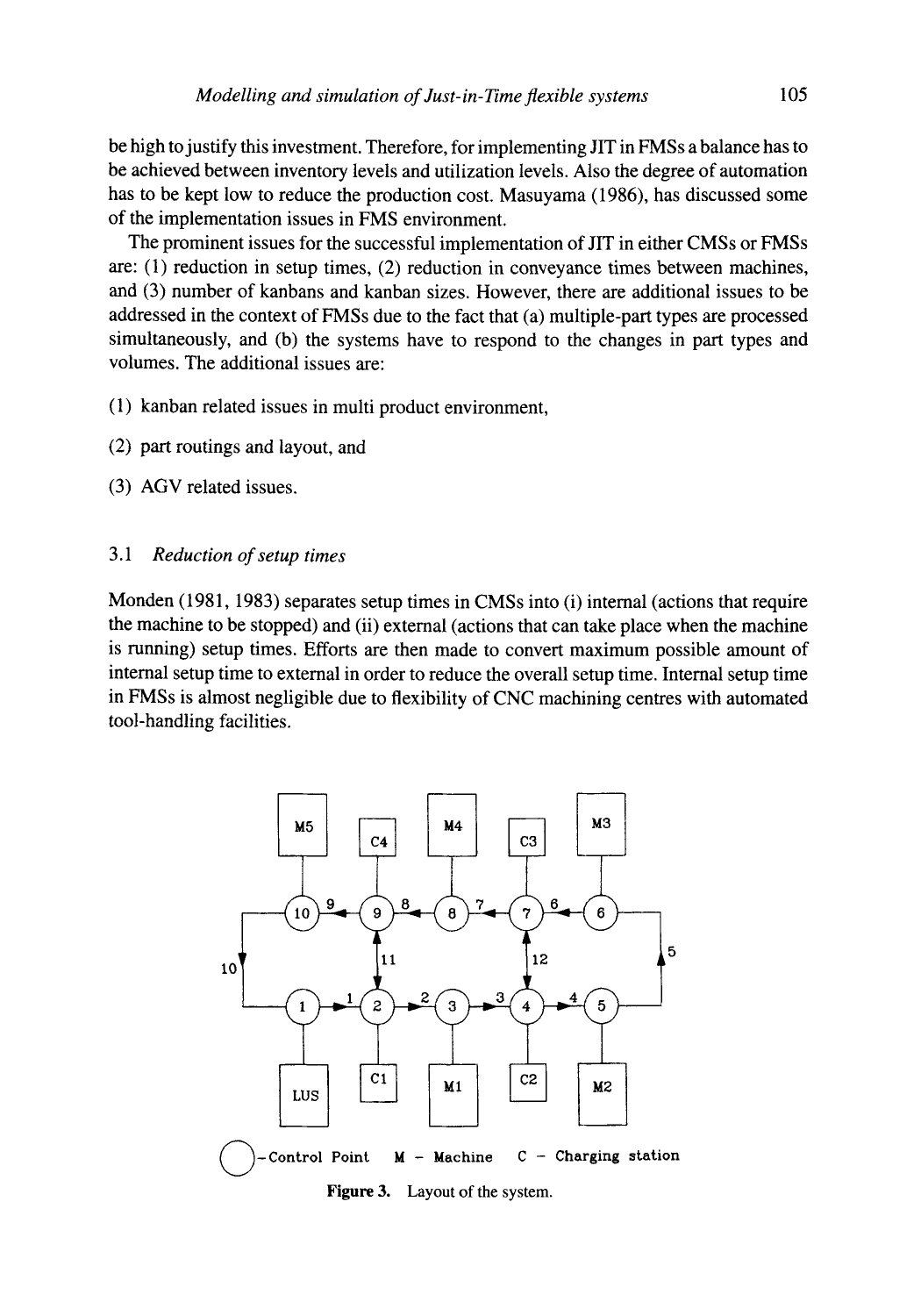| Part type       | Routing                | Processing times          |  |
|-----------------|------------------------|---------------------------|--|
| PR <sub>1</sub> | LUS-M1-M2/M3-M4-LUS    | 30-150-240/290-230-30     |  |
| PR <sub>2</sub> | LUS-M4/M5-M1-M2/M3/LUS | 30-205/250-170-205/290-30 |  |
| PR <sub>3</sub> | LUS-M2/M3-M5-M1/M4-LUS | 30-220/240-275-290/240-30 |  |

**Table** 1. Part routings and processing times.

### 3.2 *Reduction of conveyance times*

Conveyance times in CMSs are reduced by belt conveyors, chutes or fork lifts. As these types are limited in flexibility for transferring parts/materials, they cannot be used in the environment of FMSs as asynchronous flow of material is mandatory. Owing to this AGVs are generally preferred in FMSs.

### 3.3 *Reduction of number of kanbans and lot sizes*

The inventory in a system is tightly controlled with the help of kanbans. A kanban system lowers WIP levels by decreasing either the number of kanbans or the kanban size (lot size). Reducing production lead time is very crucial for the operation of JIT systems with varying demand, without high levels of either safety stocks or stock-outs. Recent literature indicates that there is a significant relation between batch size and production lead time. Hence, determination of the optimum number of kanbans and lot sizes is very important in both CMSs and FMSs.

### 3.4 *Kanban-related issues in FMS environment*

The following issues are important in the context of FMSs.

3.4a *Pallet as a container:* In CMSs, special containers are used for each part type. In FMSs, parts are generally loaded onto pallets and routed through the machines. Pallets form the interface between the workpiece and the machines. Thus the pallets act as containers in this case. These pallets are generally coded and contain necessary information.

FMSs are capable of processing families composed of a large number of part types. Two different kinds of families (closed and open family) can be taken into account. In the first case, the mix of the part types is predetermined and the system is setup for long time production of some part types. Under these conditions, dedicated pallets with special fixtures are used for speeding up loading and unloading operations. When open families are considered, the system must quickly be able to fit every requirement. In this case adaptable pallets equipped with all-purpose clamping devices are more suitable. These pallets can

| <b>Table 2.</b> AGV travel times. |                                     |  |  |  |  |
|-----------------------------------|-------------------------------------|--|--|--|--|
| Segment number                    | 123456789101112                     |  |  |  |  |
| Travel time (s)                   | 10 10 10 10 20 10 10 10 10 20 15 15 |  |  |  |  |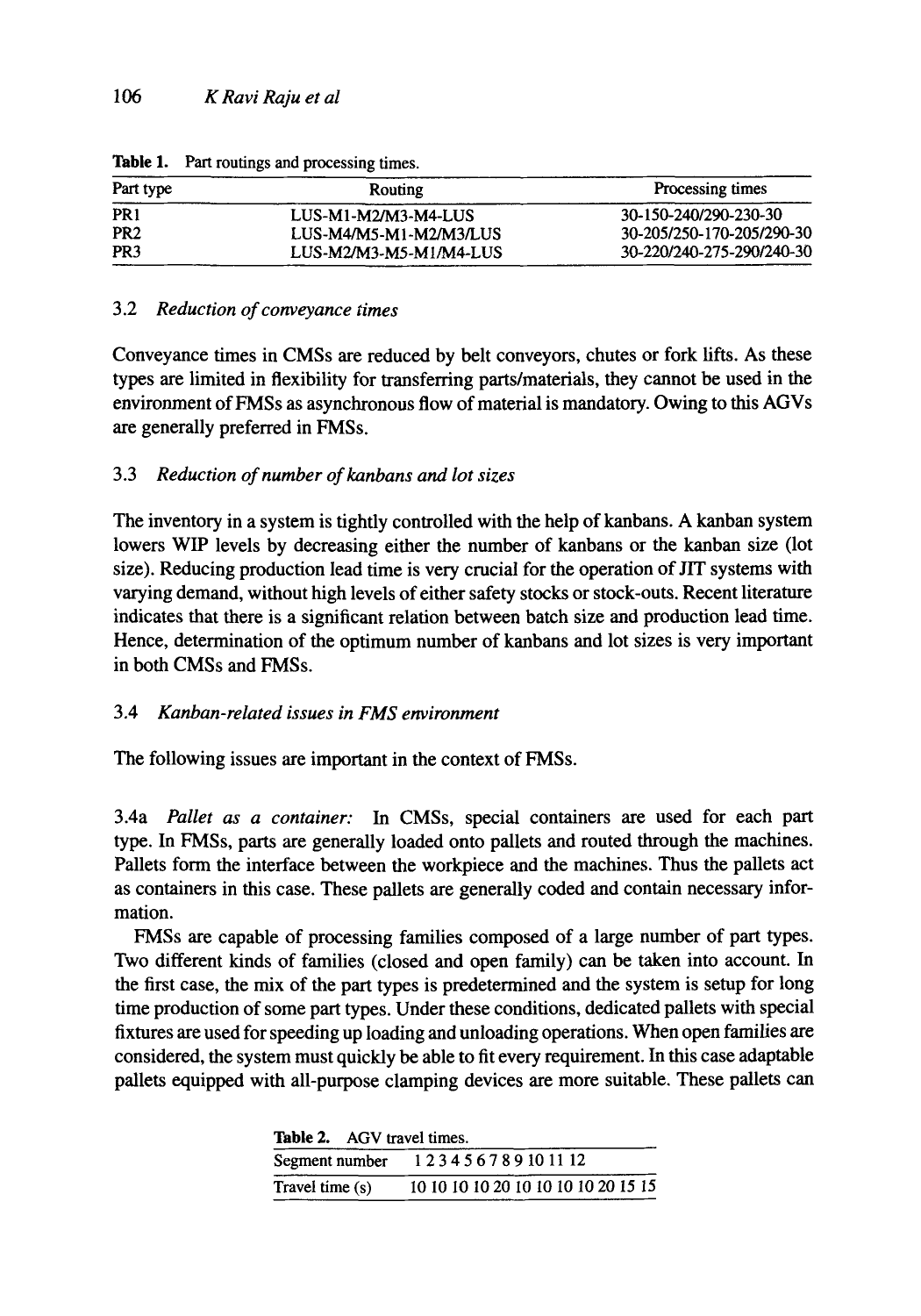

Figure 4. Priority net model for part type 1.

receive more than one component. In one publication (Gentili 1991), it is reported that FMS equipped with multi-piece adaptable pallets is able to work satisfactorily in JIT environment.

3.4b *Number of kanbans:* If there are more part types in the system at a time, the total inventory in the system will be very high. This is because the inventories have to be maintained at all stages for all part types for implementing the pull mechanism. This problem can be overcome by freezing schedules for a small period of time (a week or 10 days), which helps in keeping the variables low, and also continuing the same part-mix throughout that period.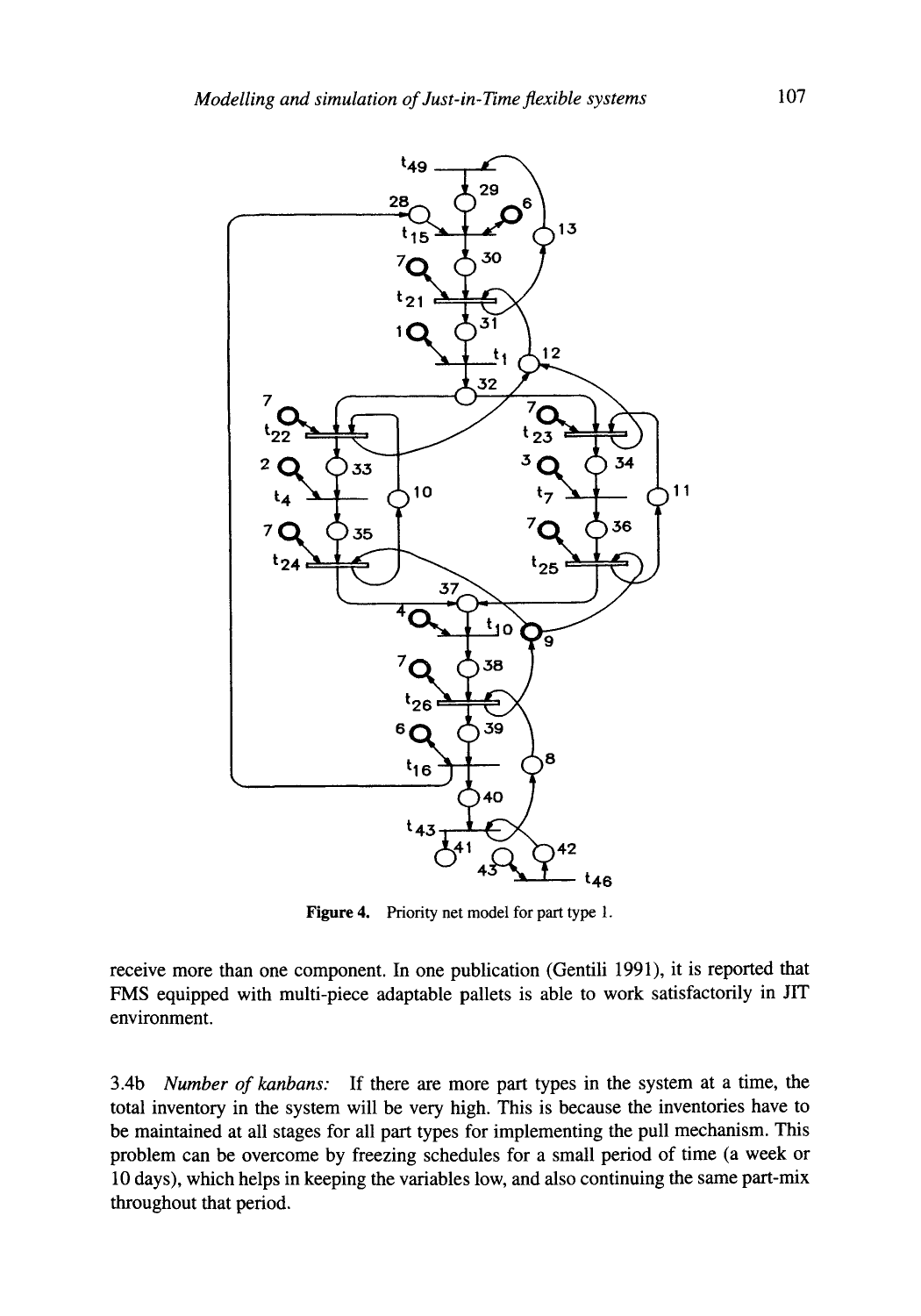

**Figure 5.** Priority net model for part type 2.

*Part type changes -* Whenever a new part type enters the system, its routing and the number of kanbans have to be carefully determined. Then the 'start up' for the part type (i.e. generation of kanbans on the computers, passing the kanban information to the respective machining centres etc.) has to be planned. Similarly, whenever a part type goes out of the system, its 'cut off' has to be planned to gradually remove the inventories (kanbans) associated with the part type.

*Volume changes -* Even though the part mix is stable over a period of time, individual demand may vary significantly in some systems. In such cases, the system will not be able to operate in equilibrium with a fixed number of kanbans. The number of kanbans has to be dynamically adjusted based on forecasts of demand and demand variability.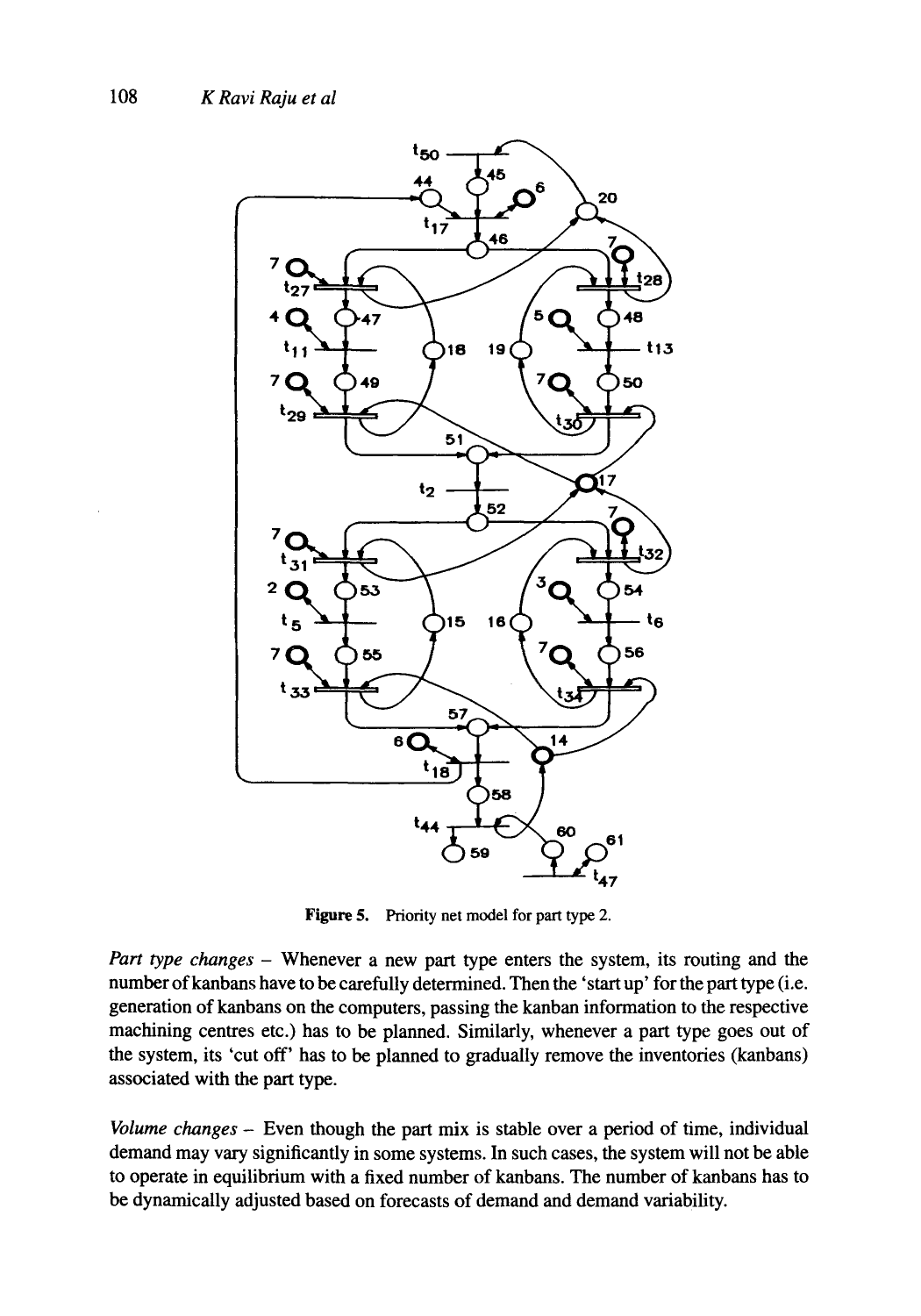

**Figure 6.** Priority net model for part type 3.

#### 3.5 *Part routings and layout*

FMSs offer flexible routing to the parts. However, simpler routings are advantageous in implementation of JIT. Adoption of Virtual Cell Manufacturing (VCM) principles and layouts is helpful for implementing JIT in flexible manufacturing environments. VCM is a new concept in small batch manufacturing (Drolet *et al* 1990). A VCM system does not promote opportunistic re-routing of each part after each operation like FMS. Instead, the route of a job (or a set of similar parts) is defined at a virtual cell. Whenever a new part type enters the system a new virtual cell is created. Drolet *et al* (1991), demonstrated that 'the VCM layout concept will function in harmony with JIT'.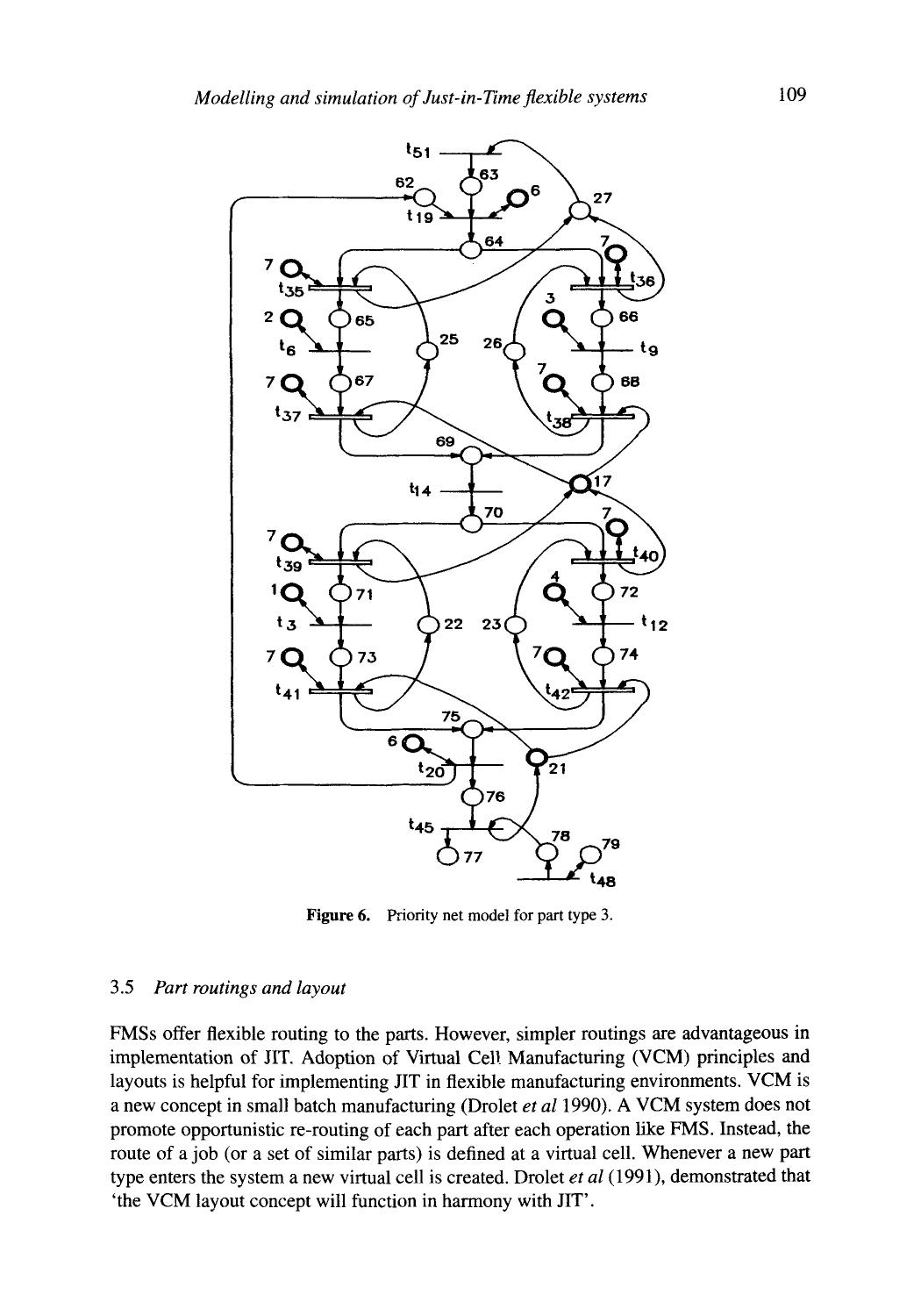| Place          | Interpretation                         | Place | Interpretation                         |
|----------------|----------------------------------------|-------|----------------------------------------|
| $\mathbf{1}$   | M1 free                                | 54    | PR2 in M3's input buffer               |
| $\overline{c}$ | M <sub>2</sub> free                    | 55    | PR2 in M2's output buffer              |
| 3              | M <sub>3</sub> free                    | 56    | PR2 in M3's output buffer              |
| 4              | M4 free                                | 57    | PR2 at LUS after processing            |
| 5              | M5 free                                | 58    | Finished part of PR2 available at LUS  |
| 6              | LUS free                               | 59    | Counter for PR2                        |
| 7              | AGV available                          | 60    | Demand for PR2                         |
| $8 - 13$       | C-kanban post PR1 in kanban post       | 61    | Place for modelling different          |
| $14 - 20$      | C-kanban post for PR2 in kanban post   |       | demand patterns of PR2                 |
| $21 - 27$      | C-kanban post for PR3 in kanban post   | 62    | Fixtures for PR3 available             |
| 28             | Fixtures for PR1 available             | 63    | Raw material for PR3 available at LUS  |
| 29             | Raw material for PR1 available         | 64    | Loaded pallet for PR3 available at LUS |
| 30             | Loaded pallet for PR1 available at LUS | 65    | PR3 in M2's input buffer               |
| 31             | PR1 in M1's input buffer               | 66    | PR3 in M3's input buffer               |
| 32             | PR1 in M1's output buffer              | 67    | PR3 in M2's output buffer              |
| 33             | PR1 in M2's input buffer               | 68    | PR3 in M3's output buffer              |
| 34             | PR1 in M3's input buffer               | 69    | PR3 in M5's input buffer               |
| 35             | PR1 in M2's output buffer              | 70    | PR3 in M5's output buffer              |
| 36             | PR1 in M3's output buffer              | 71    | PR3 in M1's input buffer               |
| 37             | PR1 in M4's input buffer               | 72    | PR3 in M4's input buffer               |
| 38             | PR1 in M4's output buffer              | 73    | PR3 in M1's output buffer              |
| 39             | PR1 at LUS after processing            | 74    | PR3 in M4's output buffer              |
| 40             | Finished part of PR1 available at LUS  | 75    | PR3 at LUS after processing            |
| 41             | Counter for PR1                        | 76    | Finished part of PR3 available at LUS  |
| 42             | Demand for PR1                         | 77    | Counter for PR3                        |
| 51             | PR2 in M1's input buffer               | 78    | Demand for PR3                         |
| 52             | PR2 in M1's output buffer              | 79    | Place for modeling different           |
| 53             | PR2 in M2's input buffer               |       | demand patterns of PR3                 |

Table 3. Interpretation of places.

### 3.6 *AGV related issues*

These are mainly, (i) the determination of number of AGVs, and (ii) dispatching. Some of the traditional dispatching rules used in push systems may not be suitable in JIT environments. In the present work, some of the implementation issues such as number of kanbans, kanban sizes and vehicle dispatching are addressed with the help of Priority nets.

### **4. Modelling and simulation of FMS**

Modelling and analysis of FMSs implementing a pull mechanism are highly complex due to the multiple part types and AGV-based transportation environment. Priority nets can be effectively used to address these issues. To demonstrate the efficacy of PRNs for modelling pull mechanism in FMSs, a system with the following features is considered.

• The layout of the system is shown in figure 3. The system consists of five machining centres and a load-unload station connected by AGV network. It caters to a variety of part types. Three part types are considered for the present study. The machining sequences and processing times are indicated in table 1.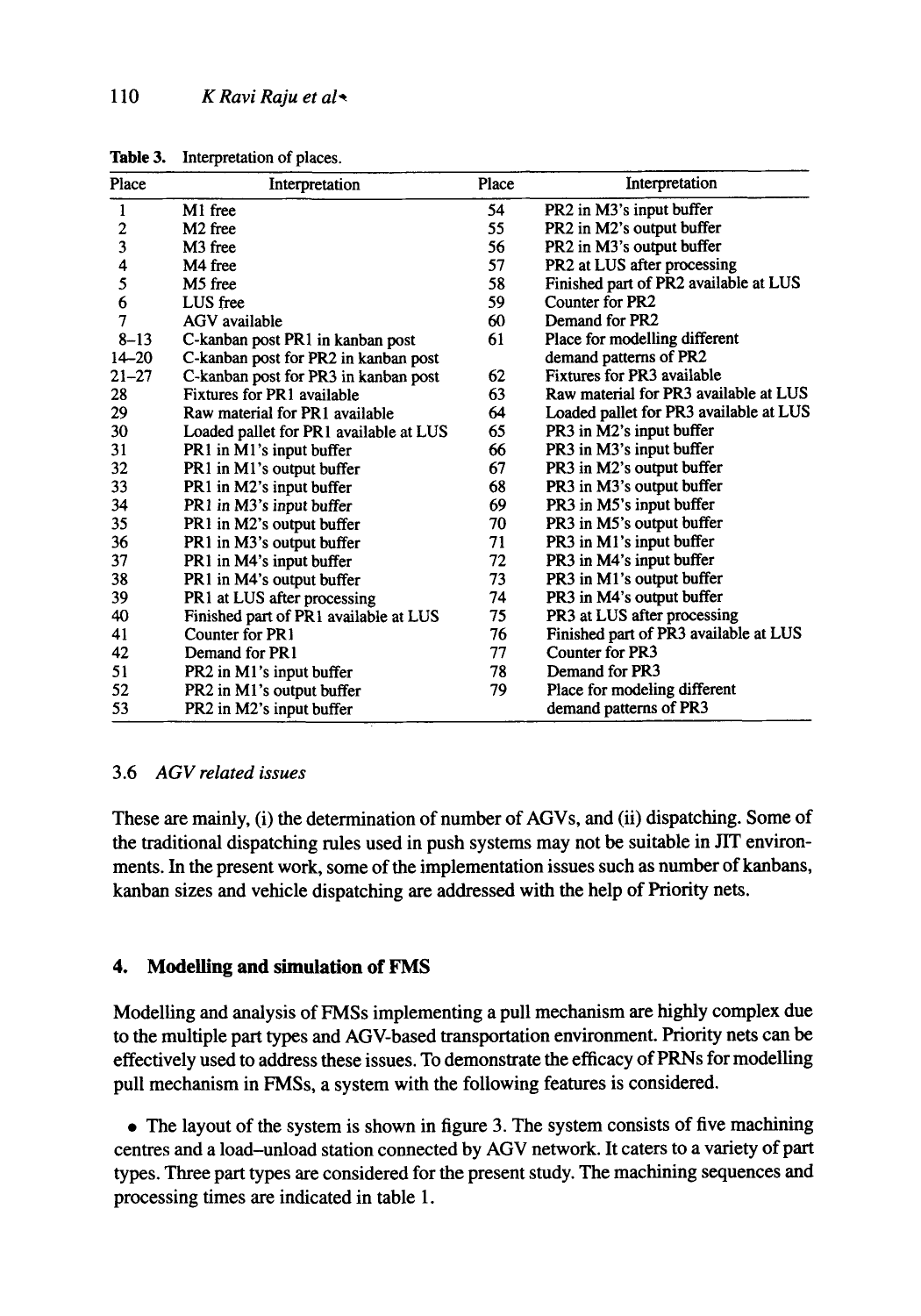| Transition | Interpretation                            | Transition | Interpretation                      |
|------------|-------------------------------------------|------------|-------------------------------------|
|            | M1 processing PR1                         | 25         | Transportation of PR1, M3 to M4     |
| 2          | M1 processing PR2                         | 26         | Transportation of PR1, M4 to LUS    |
| 3          | M1 processing PR3                         | 27         | Transportation of PR2, LUS to M4    |
| 4          | M2 processing PR1                         | 28         | Transportation of PR2, LUS to M5    |
| 5          | M2 processing PR2                         | 29         | Transportation of PR2, M4 to M1     |
| 6          | M2 processing PR3                         | 30         | Transportation of PR2, M5 to M1     |
| 7          | M3 processing PR1                         | 31         | Transportation of PR2, M1 to M2     |
| 8          | M3 processing PR2                         | 32         | Transportation of PR2, M1 to M3     |
| 9          | M <sub>3</sub> processing PR <sub>3</sub> | 33         | Transportation of PR2, M2 to LUS    |
| 10         | M4 processing PR1                         | 34         | Transportation of PR2, M3 to LUS    |
| 11         | M4 processing PR2                         | 35         | Transportation of PR3, LUS to M2    |
| 12         | M4 processing PR3                         | 36         | Transportation of PR3, LUS to M3    |
| 13         | M5 processing PR2                         | 37         | Transportation of PR3, M3 to M5     |
| 14         | M5 processing PR3                         | 38         | Transportation of PR3, M3 to M5     |
| 15         | Loading PR1 on pallet                     | 39         | Transportation of PR3, M5 to M1     |
| 16         | Unloading PR1 from the pallet             | 40         | Transportation of PR3, M5 to M4     |
| 17         | Loading PR2 on pallet                     | 41         | Transportation of PR3, M1 to LUS    |
| 18         | Unloading PR2 from the pallet             | 42         | Transportation of PR3, M4 to LUS    |
| 19         | Loading PR3 on pallet                     | 43         | Consumption of finished part of PR1 |
| 20         | Unloading PR3 from the pallet             | 44         | Consumption of finished part of PR2 |
| 21         | Transportation of PR1, LUS to M1          | 45         | Consumption of finished part of PR3 |
| 22         | Transportation of PR1, M1 to M2           | 46         | Arrival of demand for PR1           |
| 23         | Transportation of PR1, M1 to M3           | 47         | Arrival of demand for PR2           |
| 24         | Transportation of PR1, M2 to M4           | 48         | Arrival of demand for PR3           |

Table 4. Interpretation of transitions.

• The AGV track layout consists of both uni-directional and bi-directional segments. Control points are provided on the layout to avoid vehicle collisions. Bi-directional AGVs are used in the system. AGVs, when unassigned, wait in the charging stations provided on the track.

• The system uses only conveyance kanbans (C-kanbans) for implementing pull mechanism.

The following assumptions are made:

- (1) An AGV takes 30 seconds for loading/unloading and 5 seconds to cross a control point. The time required to cover different segments is given in table 2.
- (2) Raw materials are available in perennial supply.

#### *4.1 Modelling*

A hierarchical modelling methodology is adopted. At the higher level the pull mechanism is modelled. This is referred to as system net. At the lower level the AGVS is modelled, which is referred to as logistic net. For the system net a part variety based approach is adopted. The PRN model of pull mechanism of each part type is made separately. These PRNM are then linked by merging the common D-places to yield the system net. The PRNMs of each part type is shown in figures 4 to 6. The interpretations of places and transitions are given in tables 3 and 4 respectively. The logistic net of the system is shown in figure 7, details are given in Ravi Raju & Chetty (1993).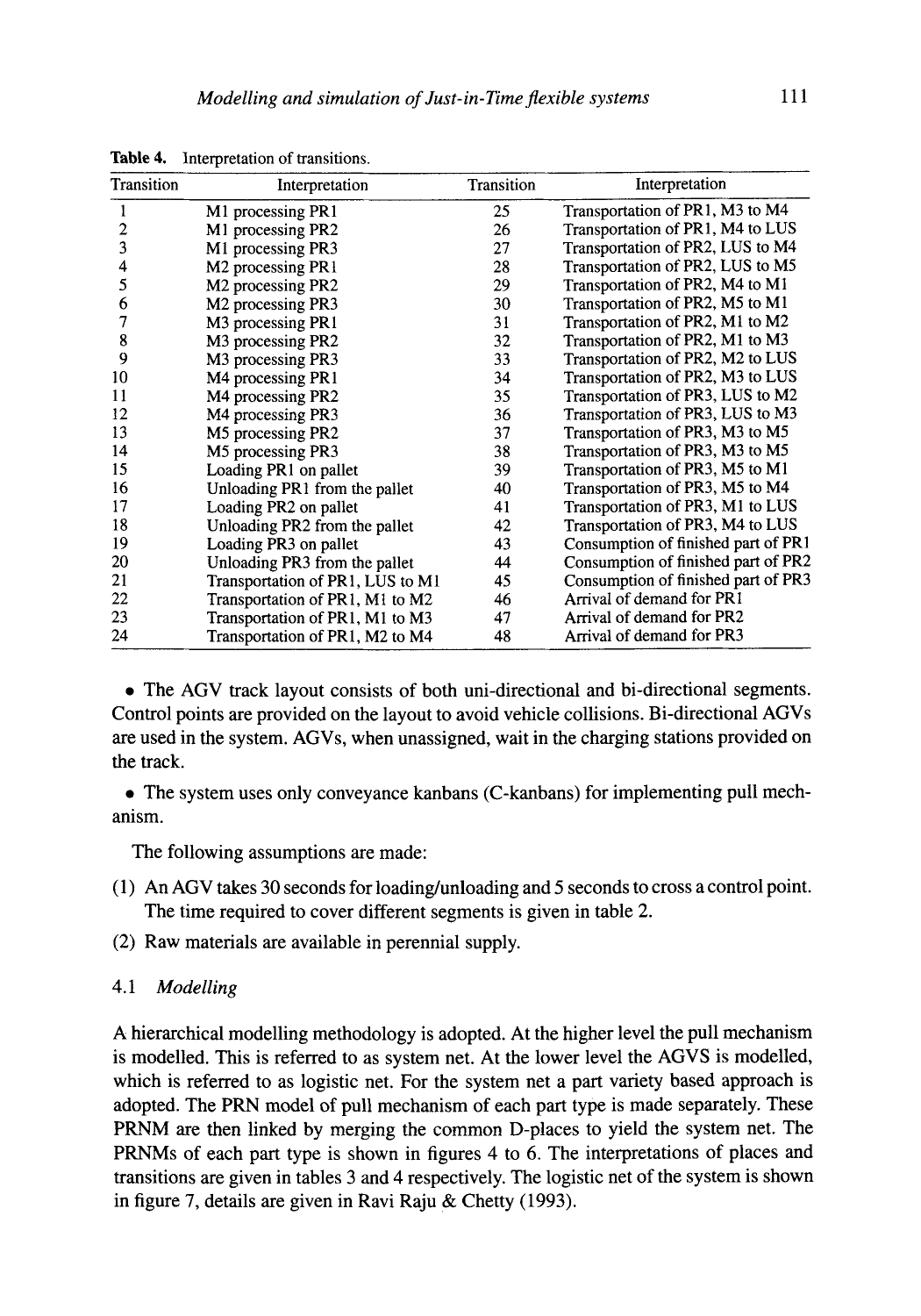

Figure 7. Logistic net of the system.

#### 4.2 *Simulation*

The system is simulated by the concurrent execution of the system net and logistic net. Control strategies are implemented with the help of D-places. D-places associated with machines resolve conflicts among transitions representing processing activities. D-places associated with AGVs resolve conflicts among transitions representing transportation activities.

AGV movements are simulated by the logistic net, figure 7. Whenever an unload transition in the logistic net fires, it changes the attribute AGV engaged to zero, and thus terminates the firing of a transition representing a transportation activity in the system net. An Ada-based software package JIT-SIM is developed for the simulation of JIT systems. The basic inputs to the package include system net details and AGVS details. The interactive input to the package includes a number of AGVs and their locations, number of kanbans at each stage, kanban sizes, variability in the processing times, job selection rules, machine selection rules, and simulation time. In addition to the usual information, the JIT-SIM gives the important performance measures relevant to the JIT environment, such as percentage of back-ordered demand, mean tardiness, average in-process inventory, cumulative machine idle time, and overtime.

| Part type        | Mean arrival time | Inter-arrival times (min)                                                                                  |
|------------------|-------------------|------------------------------------------------------------------------------------------------------------|
| $\overline{PR1}$ | 10                | 0 22 18 1 4 22 2 0 17 4 8 8 18 2 9 7 1 0 24 1 13 3 2 5 6 16 24 14 5<br>12017524151800162101827039516012459 |
| PR <sub>2</sub>  | 12                | 9 2 11 0 9 3 9 15 11 28 12 16 3 1 18 10 6 2 27 9 21 2 3 25 4 0 0 30<br>40 12 7 13 16 0 0 54 35             |
| PR <sub>3</sub>  | 15                | 65 53 2 1 14 1 11 0 16 1 30 54 1 0 9 5 1 1 3 21 52 26 6 7 41 15 26<br>10101914260                          |

**Table 5.** Inter-arrival times.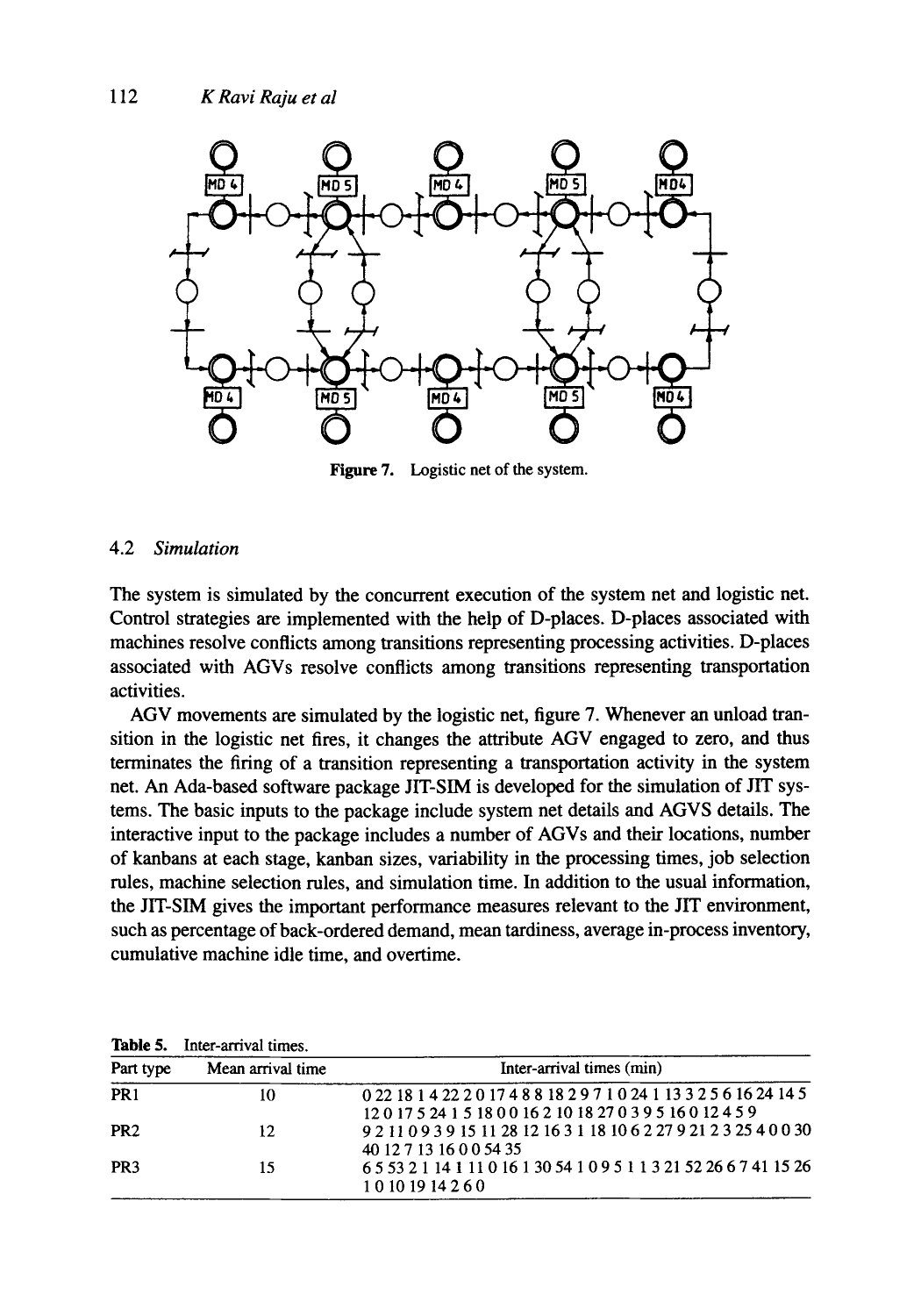

**Figure** 8. Variation of in-process inventory.

#### **5. Analysis**

The following design issues are addressed in the present study:

- Number of kanbans
- . Kanban size
- Vehicle dispatching

Being a demand-driven system, the functioning of a JIT system starts with the arrival of a demand. A Poisson arrival pattern with a different mean arrival time for each part variety is considered in the present study. Inter-arrival times for each part type are shown in table 5. The same inter-arrival times are used in all simulation experiments in order to investigate the effects of different variables on system performance. In the initial analysis phase, several simulation runs are conducted to probe into the behaviour of the system. Some important experiments are identified and their description and results are discussed below.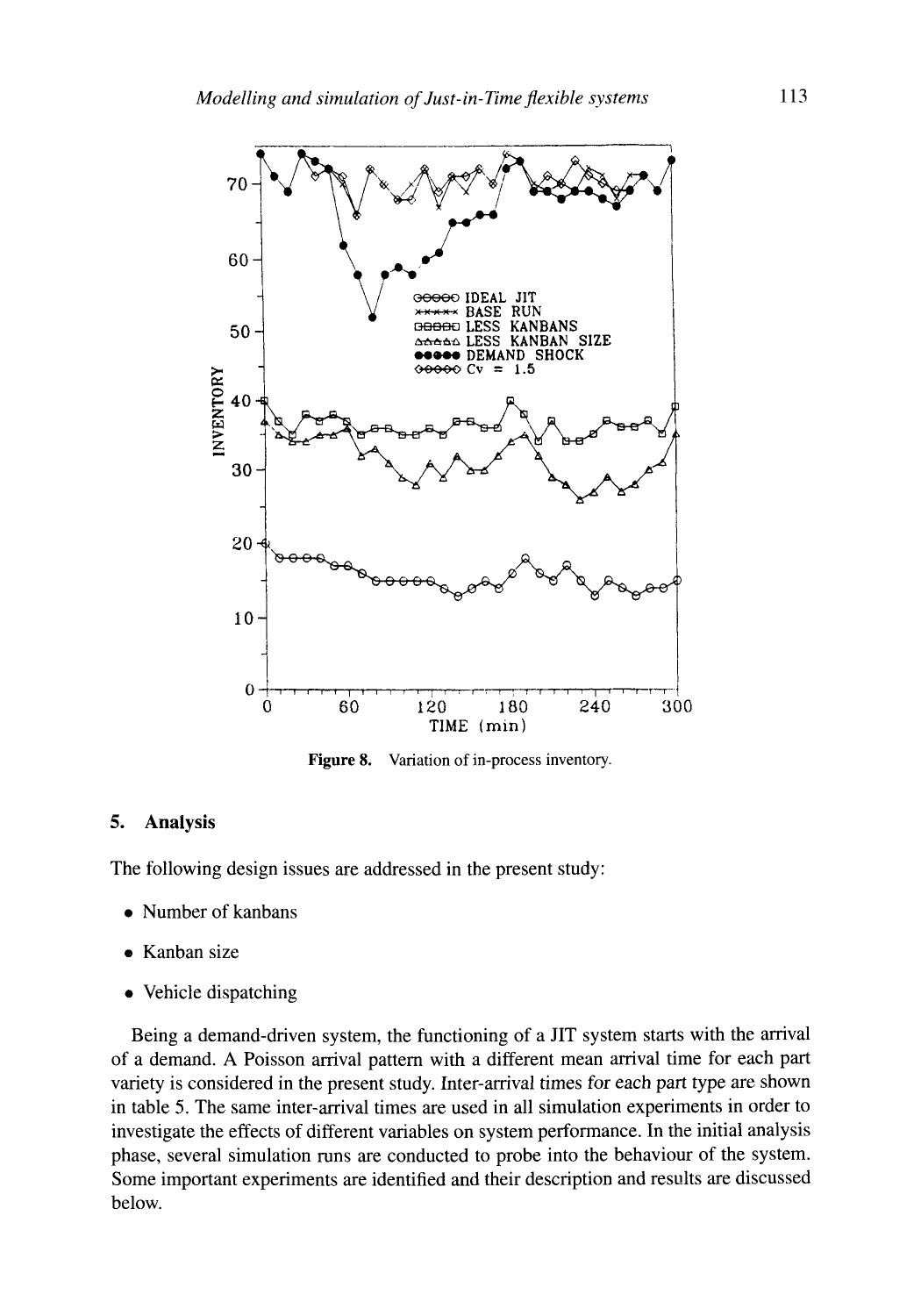

Figure 9. Variation of machine idle time.

*(1) Base run:* The purpose of the base run is to examine the model under typical conditions which will then serve as the basis for comparison in other experiments. The following parameter settings are used for this experiment.

- (i) Number of  $AGVs = 3$ .
- (ii) Number of kanbans  $= 2$ .
- (iii) Kanban size  $= 2$ .
- (iv) No variation in processing times.

In all the other runs that follow, the parameters are compared with those of the base run.

(2) *Run one (less kanban size):* The purpose of this run is to evaluate the effect of reduced lot size. The same settings are maintained as in base run except that the size of the kanban is reduced to one.

(3) *Run two (less kanbans):* In this experiment the effect of number of kanbans is investigated. With the original value of kanban size the number of kanbans is reduced to one.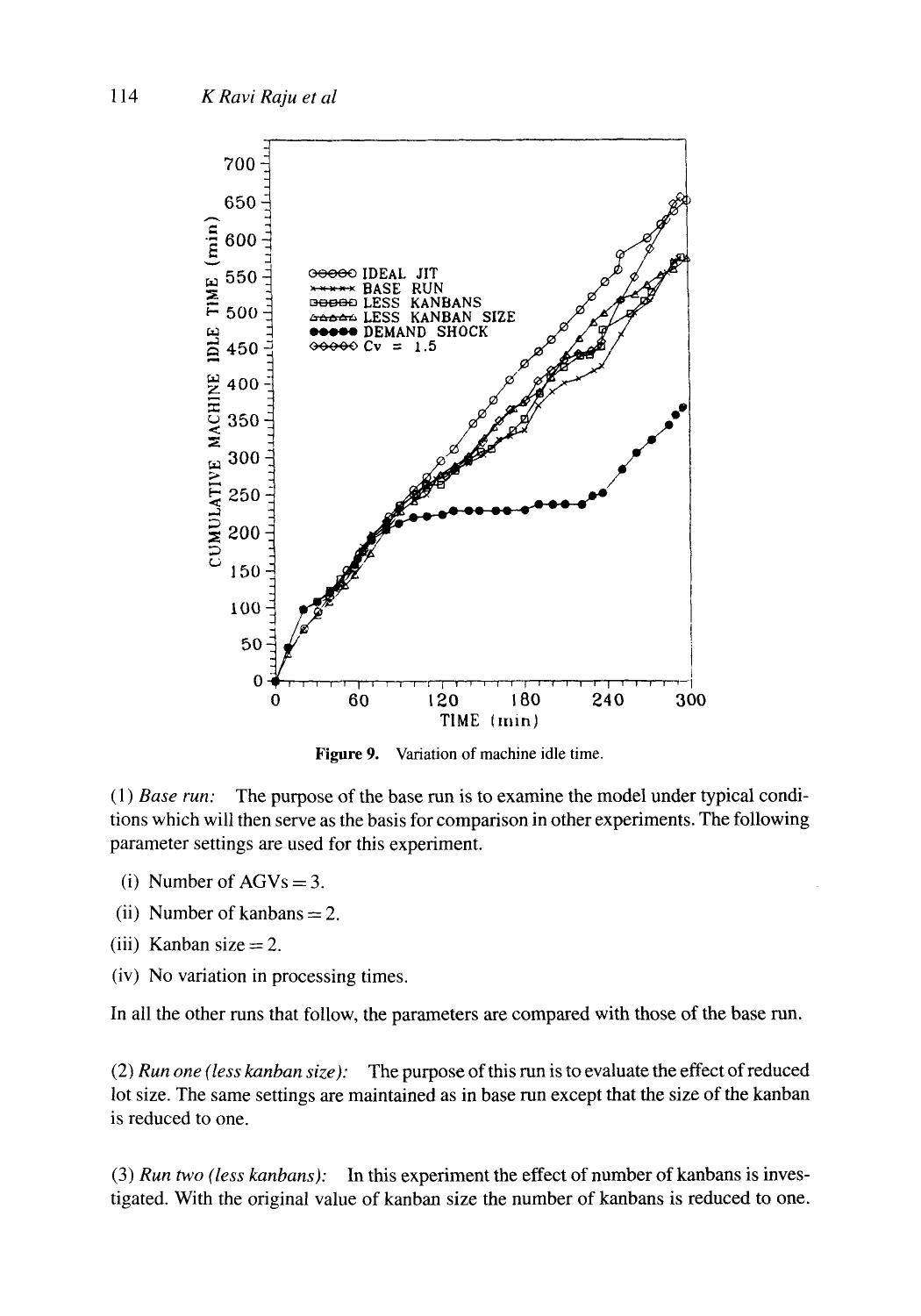

Figure 10. Variation of back ordered demand.

The intent of this test is to provide a contrast to the previous experiment (run one) and evaluate both the methods of reducing work in process inventory.

(4) *Run three (demand shock):* The purpose of this study is to evaluate the sensitivity of the system to demand shock. A demand shock (6 products of each part variety) is introduced at the beginning of the second hour. A JIT system, to be efficient, should support significant demand shocks for a short period of time.

(5) *Run four*  $(Cv = 1.5)$ : The purpose of this run is to evaluate the effects of variability in processing times. All parameters of this run are same as that of the base run, except that there is 50% variability in processing times.

(6) *Runfive (ideal JIT):* In this final experiment the system is evaluated with the smallest possible work-in-process level. This is accomplished with the following:

(i) Number of kanbans  $= 1$ .

(ii) Kanban size  $= 1$ .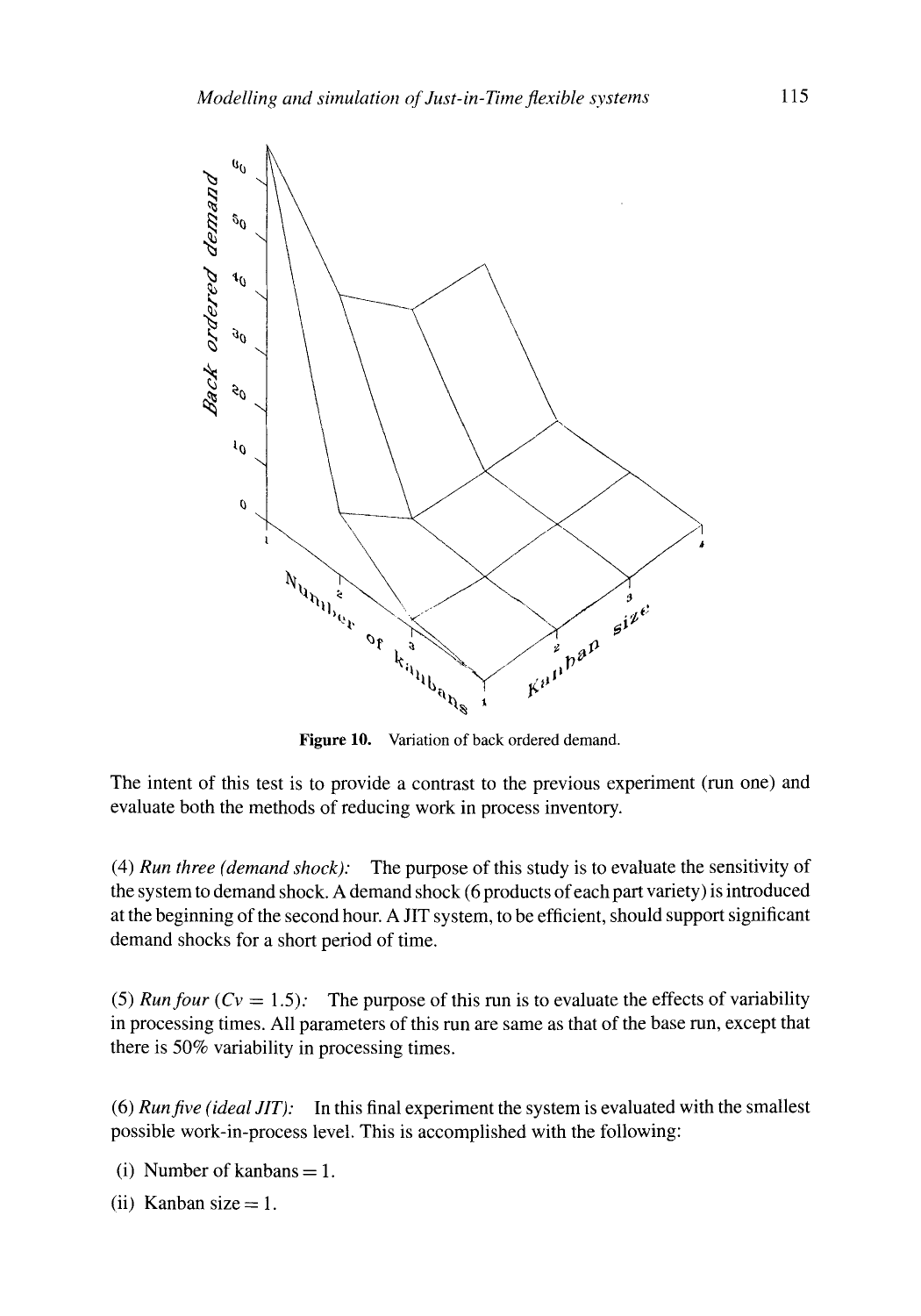

Figure 11. Variation of mean tardiness.

All the above simulation runs are compared with the help of two important performance measures namely in-process inventory and cumulative machine idle time. Figure 8 shows the comparison with respect to in-process inventory. Experiments with low kanbans and a kanban size of two (base run, run 3, run 4) have higher inventory levels. Runs with smaller kanban size and fewer kanbans (runs 1 and 2) have reduced inventory levels. Run 5 (ideal JIT) has minimum inventory and is as expected. An important feature of inventory can be observed in run 3, where there is a rapid decline of inventory during the second hour. This is due to the demand shock which comes into effect during this period and depletes the inventory. The comparison of runs 1 and 2 suggests that it is more effective to have a large number of kanbans with small size instead of a fewer kanbans with large capacity.

The other comparison is made with respect to cumulative machine idle time, figure 9. It is found to increase as the inventory reduces. The idle for the third experiment (demand shock) is minimum. Also, idle time remains unchanged during second and third hours. This is due to the fact that machines are kept busy during this period due to demand shock. It is found that idle time increases steeply in all other cases. This may be due to the fact that machines are kept busy during this period due to demand shock. It is found that idle time increases steeply in all other cases. This may be due to lower consumption rates and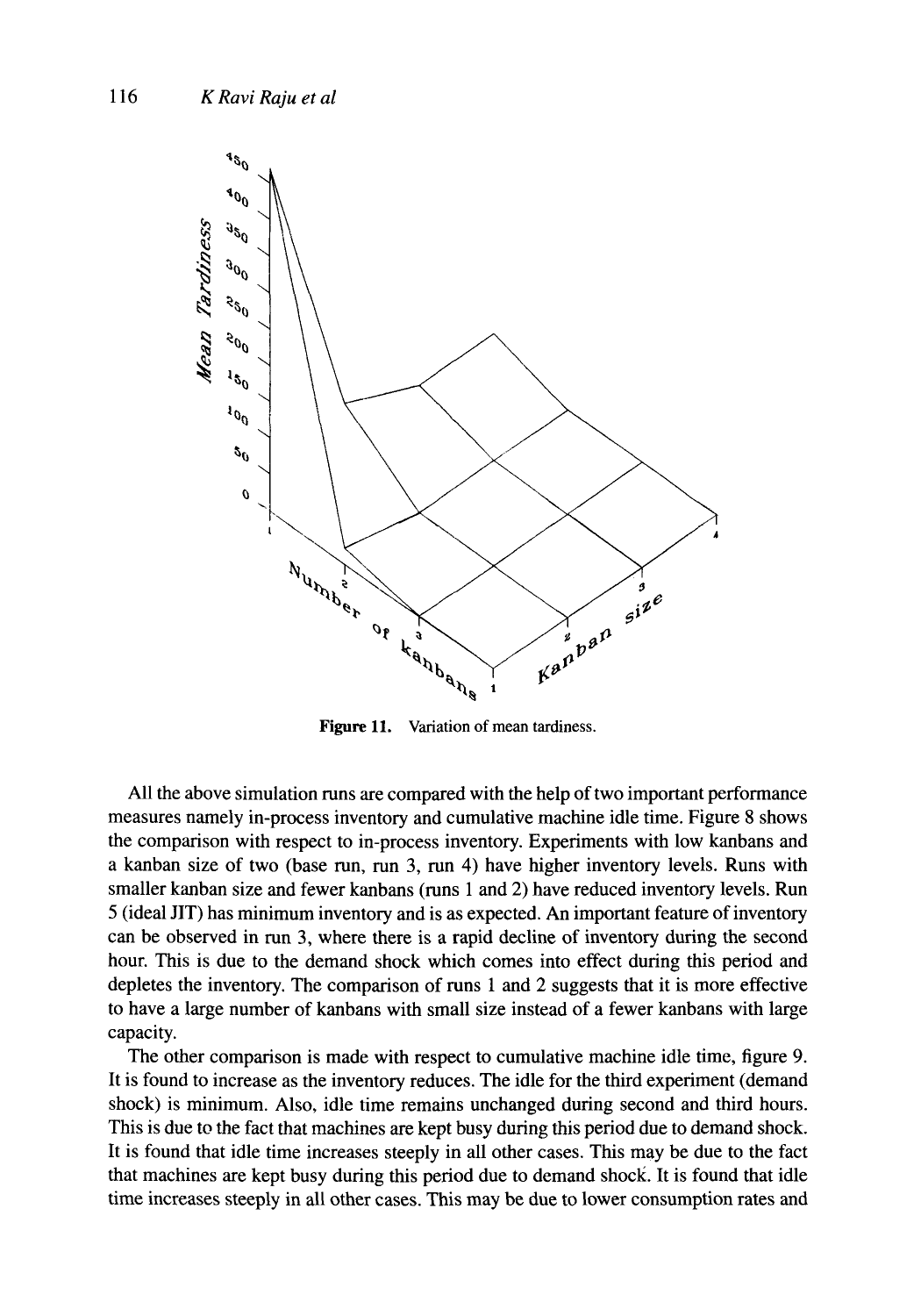

Figure 12. Variation of average inventory.

reduced number of AGVs. Another important finding is that the variability in processing times (run 4) results in increases in machine idle time.

*Number ofkanbans and kanban size:* The three parameters considered for this analysis are percentage of back-ordered demand, mean tardiness and average in-process inventory. Three-dimensional plots in figures 10 to 12 show the effects of the number of kanbans and kanban size. As the number of kanbans increases, the percentage of back-ordered demand falls sharply at the beginning and reaches a minimum value. The same trend is observed with respect to kanban size,

Figure 11 shows the variation of mean tardiness. This varies in a similar fashion as in the case of back-ordered demand. Figure 12 shows that the in-process inventory increases sharply with increase in the number of kanbans and kanban size. Therefore, considering the in-process inventory, mean tardiness, mean back-ordered demand, two kanbans at every

| Number of | Kanban |      | Day's schedule  |                 | Completion | $AMU^*$ | AVU  |
|-----------|--------|------|-----------------|-----------------|------------|---------|------|
| kanbans   | size   | PR 1 | PR <sub>2</sub> | PR <sub>3</sub> | time(s)    |         |      |
| 2         |        | 54   |                 | 36              | 23545      | 74.6    | 93.0 |
|           |        | 54   |                 | 36              | 22953      | 76.2    | 51.9 |
| -         |        | 40   | 40              | 40              | 21951      | 76.5    | 93.4 |
|           |        | 40   | 40              | 40              | 20724      | 83.2    | 57.4 |

Table 6. Effect of number of kanbans and kanban size.

AMU - Average Machine Utilization; AVU - Average Vehicle Utilization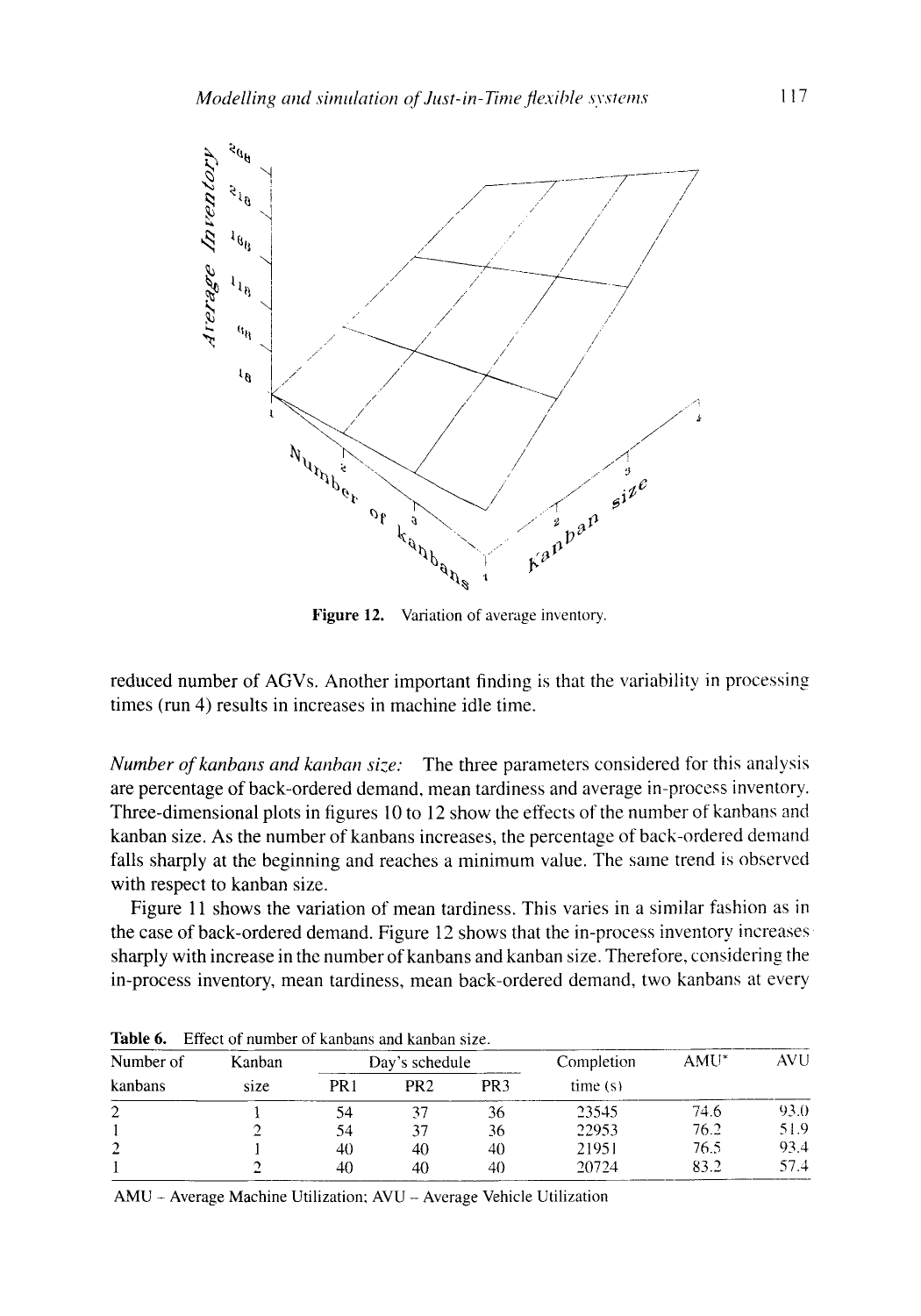| Redundant work<br>dispatching rule | Cumulative machine<br>idle time (min) | <b>Back ordered</b><br>demand $(\%)$ | Mean tardiness<br>(S) | Average vehicle<br>utilization $(\%)$ |  |
|------------------------------------|---------------------------------------|--------------------------------------|-----------------------|---------------------------------------|--|
| ED                                 | 111.98                                | 69.29                                | 828.6                 | 83.36                                 |  |
| <b>STT</b>                         | 105.98                                | 66.92                                | 463.3                 | 80.15                                 |  |
| <b>MSPT</b>                        | 110.95                                | 70.86                                | 795.3                 | 81.50                                 |  |
| <b>RJ</b>                          | 111.80                                | 70.07                                | 828.7                 | 82.87                                 |  |

Table 7. Effect of redundant work dispatching rules.

Job selection rule: SPT; Machine selection rule: LUM; Redundant vehicle dispatching rule: LUV

stage for each part variety, with size of kanban being '1', are found suitable for the system under study.

The analysis of the same system working to a daily schedule (single kanban) is also considered. In this case, the system acts as a push system for production and pull system for replenishments. Some typical results are shown in table 6. A kanban size of two with a single kanban at each stage is found to yield better results in this case.

*Vehicle dispatching:* The following dispatching rules are considered for the present study. Redundant work dispatching rules:

- (1) Earliest Demand (ED):
- (2) Shortest Travel Time (STT);
- (3) Minimum work in queue (MWQ);
- $(4)$  Random Job  $(RJ)$ .

Redundant Vehicle dispatching rules:

- (1) Least Utilized Vehicle (LUV);
- (2) Nearest Idle Vehicle (NIV);
- (3) Longest Idle Vehicle (LIV);
- (4) Random Vehicle (RV).

Table 7 shows the effect of redundant work dispatching rules. STT is found to give better results with respect to vehicle utilization and other performance measures noted in this table. Table 8 shows the effect of redundant vehicle dispatching rules. LIV is found to perform well with respect to tardiness and back ordered demand. NIV is found to give better result with respect to minimum vehicle movement.

| Redundant vehicle<br>dispatching rule | Cumulative<br>machine idle time<br>(min) | Back-ordered<br>demand $(\% )$ | Mean tardiness<br>(s) | Average vehicle<br>utilization $(\%)$ |
|---------------------------------------|------------------------------------------|--------------------------------|-----------------------|---------------------------------------|
| LUV                                   | 105.98                                   | 66.92                          | 463.3                 | 80.15                                 |
| <b>NIV</b>                            | 106.79                                   | 67.17                          | 470.3                 | 78.35                                 |
| LIV                                   | 107.17                                   | 64.57                          | 354.8                 | 79.49                                 |
| RV                                    | 109.32                                   | 67.71                          | 675.5                 | 79.48                                 |

**Table** 8. Effect of redundant vehicle dispatching rules.

Job selection rule: SPT; Machine selection rule: LUM; Redundant work dispatching rule: STT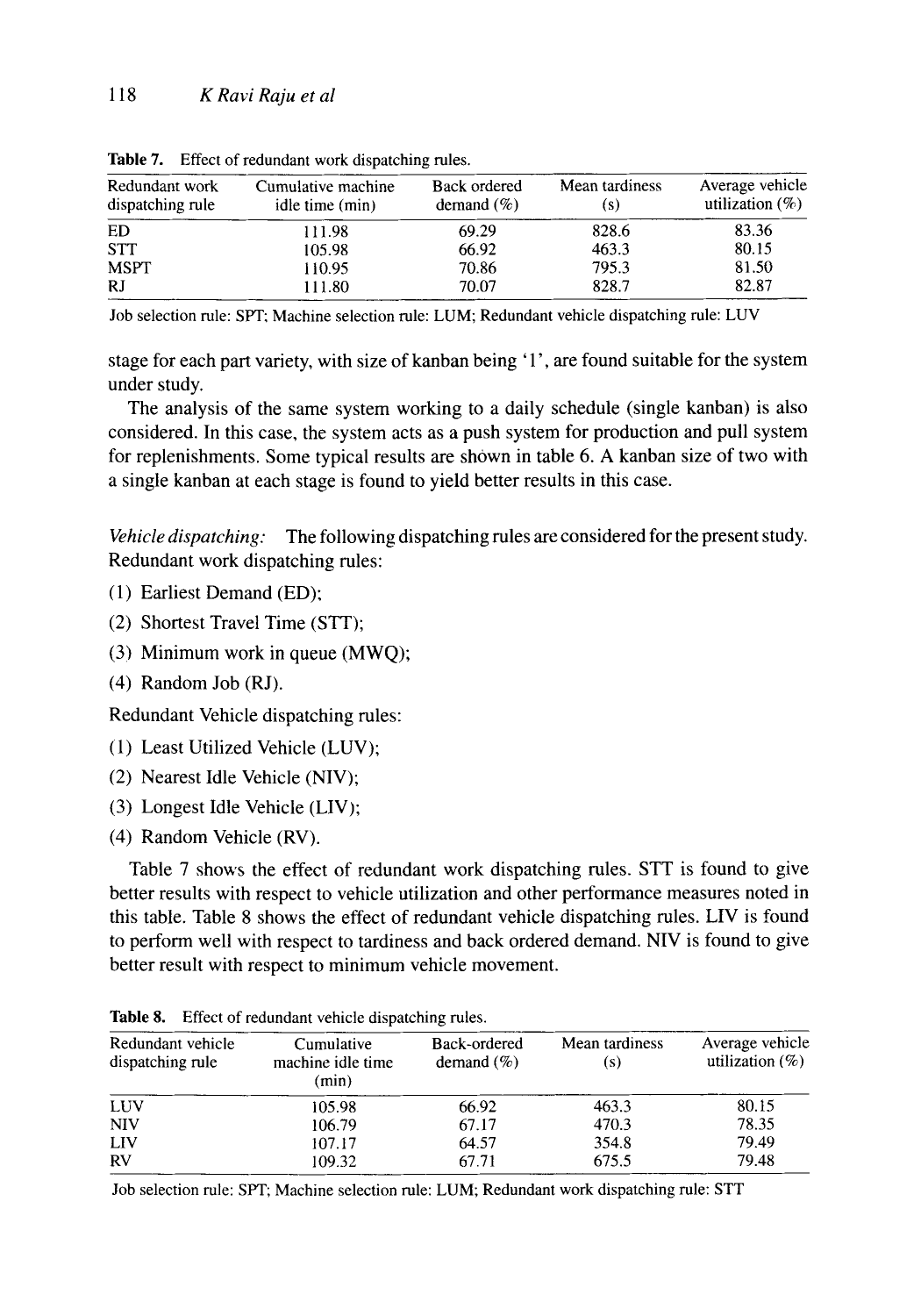#### **6. Conclusion**

In this paper, an attempt is made to address the modelling, simulation and implementation issues of JIT in flexible manufacturing environment. Priority nets are proved to be suitable and competent tools for the modelling and analysis of kanban systems. Realizing the need for a thorough investigation of JIT in FMSs, an FMS implementing pull strategy is modelled. A large number of simulation runs are conducted to probe the behaviour of the system with respect to different parameter changes such as variability in processing times, demand shock, kanban size and number of kanbans. Implementation issues such as number of kanbans, kanban size, vehicle dispatching etc., are effectively addressed with the help of priority nets, thereby proving their utility.

#### **References**

- Bitran G R, Chang L 1987 A mathematical programming approach to a deterministic kanban system. *Manage. Sci.* 33:427-441
- Drolet J, Montreuil B, Moodie R, Colin L 1990 Virtual cellular manufacturing layout planning. *Proc. oflndustrial Engineering ConJerence,* San Francisco, California, pp 236-241
- Drolet J, Montreuil B, Moodie C L 1991 Empirical investigation of virtual cellular manufacturing systems. *Proc. of International Conference on Computer Integrated Manufacturing*, Singapore, pp 323-326
- Gentili E 1991 Flexibility and JIT: A new advantage for FMS. Proc. of International Conference *on Computer Integrated Manufacturing,* Singapore. pp 311--314
- Gravel M, Price L W 1988 Using the kanban in a job shop environment, *lnt. J. Prod. Res.* 26: **1105-1118**
- Gupta P Y, Gupta M 1989 A system dynamics model of a JIT-Kanban system. *Eng. Costs Prod. Econ.* 18: 117-130
- Huang P Y, Rees L P, Tylor B W 1983 A simulation analysis of Japanese Just-In-Time technique (with kanbans) for a multiline, multistage production system. *Decision Sci.* 14:326-344
- Kim G C, Schniederjans M J 1990 A high performance programmable controller for CIM systems based on Petri net theory. Proc. of IECON 89, 15th Annual Conference of IEEE Industrial *Electronics Society*, Philadelphia, pp 805-810
- Lulu M, Black J T 1987 Effect of process unreliability on integrated manufacturing/production systems. *J. Manuf. Syst.* 3: 189-211
- Mascolo M D, Frein Y, Dallery Y, David R 199l A unified modelling of Kanban systems using Petri nets. Int. J. Flexible Manuf. Syst. 3: 275-307
- Masuyama A 1986 Idea and practice of flexible manufacturing system at Toyota. *Applying Just-In-Time* (ed.) Y Monden (Industrial Engineering and Management Press)
- Mitra D, Mitrani I 1988 Analysis of a novel discipline for cell coordination in production lines. Technical report, AT&T Laboratories, NJ
- Monden Y 1981 How Toyota shortened supply lot production time, waiting time, and conveyance time. *Ind. Eng.* 13: 22-29
- Monden Y 1983 *Toyota production system* (Institute of Industrial Engineering: Industrial Engineering and Management Press)
- Narendar K R, Mehra S, Frolick M N 1995 A comparative analysis and review of JIT 'implementation' research. *Int. J. Oper. Manage.* 15: 8-18